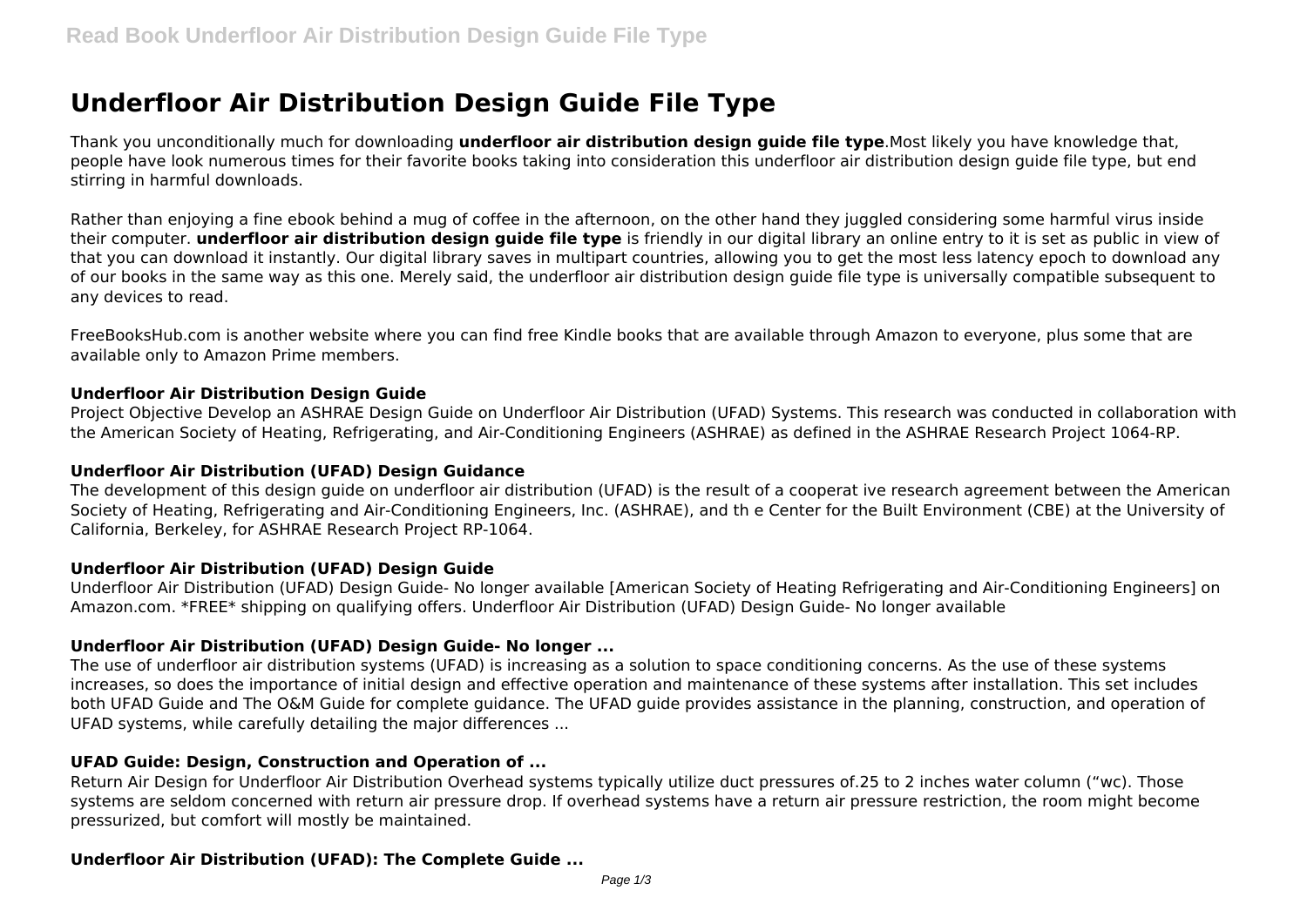underfloor air distribution S9 APPLICATION GUIDE APPLICATION GUIDE DESIGN BASICS PLENUM DESIGN The raised floor office can be supplied with conditioned air from below the floor in two ways – pressurized plenum or neutral plenum. PRESSURIZED PLENUMS The pressurized plenum (the area between the slab and the raised floor)

## **APPLICATION GUIDE underfloor air distribution**

CBE completed this project in December of 2003, and the design guide is now available from ASHRAE. This section was developed before the completion of the Underfloor Air Distribution (UFAD) Design Guide published by ASHRAE. Please refer to the design guide for the most comprehensive and up-to-date guidelines.

## **Underfloor Technology Design Guidelines**

Underfloor air distribution (UFAD) systems are a hybrid of displacement and mixing ventilation systems, and are specifically designed to mix the occupied zone—the first 6 ft [1.8 m] of the room—allowing air to stratify above this point.

## **SECTION I - Price Industries**

Underfloor air distribution is an air distribution strategy for providing ventilation and space conditioning in buildings as part of the design of a HVAC system. UFAD systems use an underfloor supply plenum located between the structural concrete slab and a raised floor system to supply conditioned air through floor diffusers directly into the occupied zone of the building. UFAD systems are similar to conventional overhead systems in terms of the types of equipment used at the cooling and heatin

#### **Underfloor air distribution - Wikipedia**

UFAD (underfloor air distribution) is an innovative air distribution approach that is growing in popularity amongst commercial architects and mechanical engineers. Because of its improved air quality, cost-effectiveness, design flexibility and energy efficiency, it is quickly becoming a preferred solution for heating and cooling office buildings — for both new constructions, and renovations.

## **Underfloor Air Distribution (UFAD) Heating & Air ...**

Underfloor air distribution derives its name from the use of the underfloor plenum below a raised (access) floor system to supply conditioned air directly into the occupied zone of the building, typically through floor diffusers.

# **ASHRAE 90428 : Underfloor Air Distribution (UFAD) Design Guide**

Underfloor Air Distribution (UFAD) Design Guide

# **(PDF) Underfloor Air Distribution (UFAD) Design Guide ...**

The design of UFAD systems takes into account the same loads as conventional HVAC systems. However, because UFAD systems rely on convection from heat sources in an occupied zone, the thermal load they are expected to remove is calculated only to a height of 6 ft.

## **Underfloor Air Distribution**

Underfloor Air Distribution: Lessons Learned About the Author H By Allan Daly, P.E., Member ASHRAE Allan Daly, P.E., is a principal at Taylor Engineer-ing, Alameda, Calif. VAC systems using underfloor air distribution (UFAD) promise mul-tiple benefits. These include:1 improving occupant satisfaction by